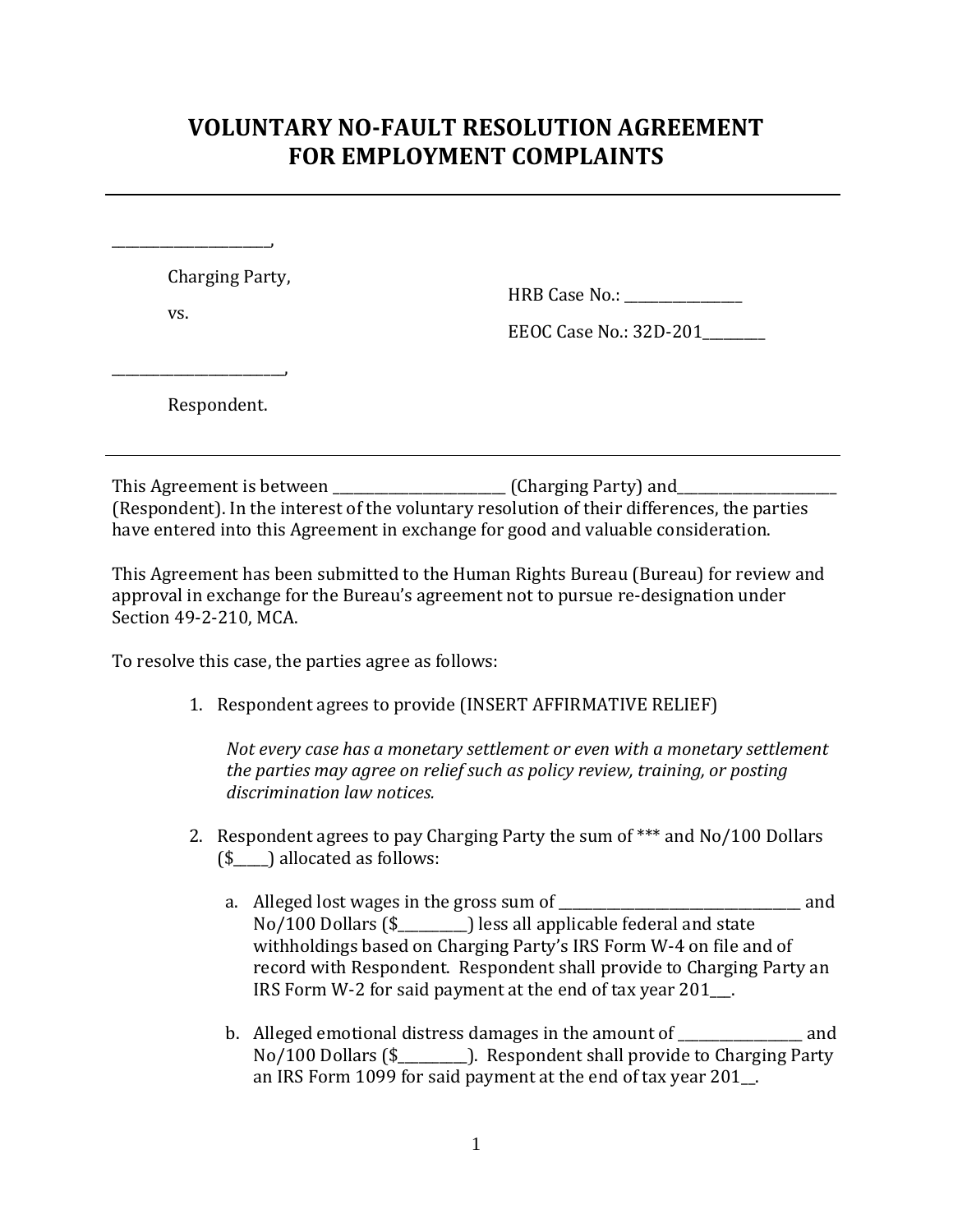- c. The checks shall be mailed to Charging Party at within ten (10) business days following the execution of this document by both parties [OR "expiration of the revocation period set forth in paragraph 8 below."] Respondent shall submit copies of the checks to the Bureau as verification of payment.
- d. Charging Party shall be solely responsible for payment of any taxes that may accrue as a result of the payments under this Agreement. The parties also acknowledge that neither the Bureau nor Respondent provided Charging Party with advice regarding the respective tax implications of this Agreement.
- 3. This Agreement does not constitute an admission by Respondent of any violation of law and Respondent enters into this Agreement solely to resolve the matter without further proceedings.
- 4. Charging Party agrees that this Agreement serves as a withdrawal of Case Nos. HRB \_\_\_\_\_\_\_\_\_\_\_\_\_\_\_ and agrees not to initiate any new complaint under the Montana Human Rights Act or any federal discrimination laws based upon the facts underlying the present complaint subject to the performance by Respondent of the terms of this Agreement.
- 5. Charging Party also agrees that Charging Party's signature on this Agreement serves as a request that the EEOC dismiss the federal portion of Charging Party's complaint, 32D-201\_\_\_\_\_\_\_\_\_\_\_\_\_\_\_\_. The Bureau agrees to recommend to the EEOC that it should dismiss the federal portion of Charging Party's complaint.
- 6. Respondent agrees to conduct business in a manner that does not discriminate because of race, color, national origin, religion, creed, age, physical or mental disability, marital status, or sex *(include political belief for public entities.)*
- 7. Respondent agrees not to retaliate against any person for opposing unlawful discriminatory practices, filing a discrimination complaint, testifying, assisting or participating in a discrimination proceeding.
- 8. The Bureau agrees to cease processing this case and further agrees to not redesignate the complaint pursuant to 49-2-210, MCA.
- 9. [\*\*\*Only use if there is an age discrimination claim or CP is over 40] The charge being resolved in this Agreement either includes an allegation of age discrimination or, because the Charging Party is age 40 or above, could be amended to add an allegation of age discrimination. Therefore, pursuant to the Older Workers Benefit Protection Act, Charging Party understands that Charging Party's signature on this Agreement waives his/her right to either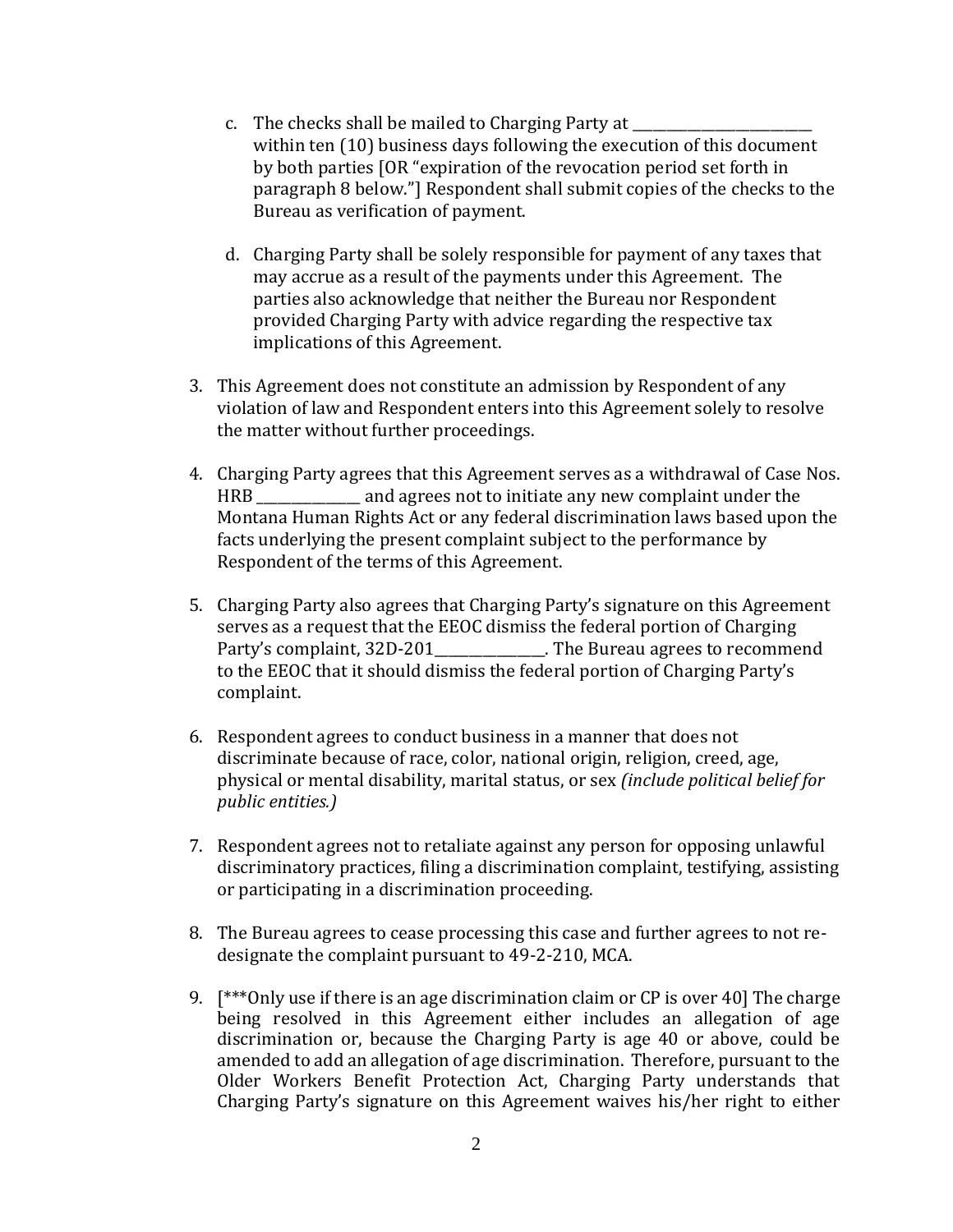bring or amend the charge to include an age discrimination claim against Respondent based on events which have transpired prior to the execution of this Agreement. The parties agree that Charging Party has at least twenty-one (21) days after receiving this Agreement in which to consider it. Charging Party agrees that this is a reasonable period of time in which to consider this Agreement. The parties understand that this Agreement shall not become effective and enforceable for a period of seven (7) days after Charging Party has signed it and that, during this seven (7) day period, the Agreement may be revoked by Charging Party. In the event Charging Party revokes this Agreement during the revocation period, Charging Party shall immediately notify the Bureau.]

- 10. Charging Party and Respondent agree that the terms of this Agreement shall be kept confidential and shall not be publicly disclosed by them or their representatives, except a party may disclose such information as is required by law or court order. This confidentiality provision does not extend to testimony provided by Charging Party in and Bureau or EEOC proceeding, if any.
- 11. This Agreement constitutes the entire Agreement of the parties regarding this case. The parties have either obtained the assistance of counsel to advise them concerning the terms of this Agreement, or waived their right to legal counsel, understanding that each had a right to legal counsel. The parties acknowledge that they have read this Agreement in its entirety before signing it, that they understand all of the terms of this Agreement, and that they have freely entered into this Agreement.
- 12. Pursuant to any situation which warrants such action, either party or the Bureau, may compel compliance with the terms of this Agreement. Venue of any action to compel compliance with the terms of this Agreement shall be in Lewis and Clark County, Montana. The parties agree that this Agreement will be admissible in any action to compel compliance with this Agreement. The prevailing party in any action to compel compliance with this Agreement shall be entitled to recover reasonable attorney fees and costs.
- 13. This Agreement may be executed by either party or the Bureau in counterparts. Each counterpart, bearing original signatures together with the Agreement shall constitute one instrument. Facsimile or electronic e-mailed copies of signature pages shall be considered and are hereby deemed to be original signatures for all purposes.

SIGNATURES:

Charging Party Date

\_\_\_\_\_\_\_\_\_\_\_\_\_\_\_\_\_\_\_\_\_\_\_\_\_\_\_\_\_\_\_\_\_\_\_\_\_\_\_\_\_\_\_\_\_\_\_\_\_\_\_\_\_\_\_\_\_\_\_\_\_\_\_\_\_\_\_\_\_\_\_\_\_\_\_\_\_\_\_\_\_\_\_\_\_\_\_\_\_\_\_\_\_\_\_\_\_\_\_\_\_\_\_\_\_